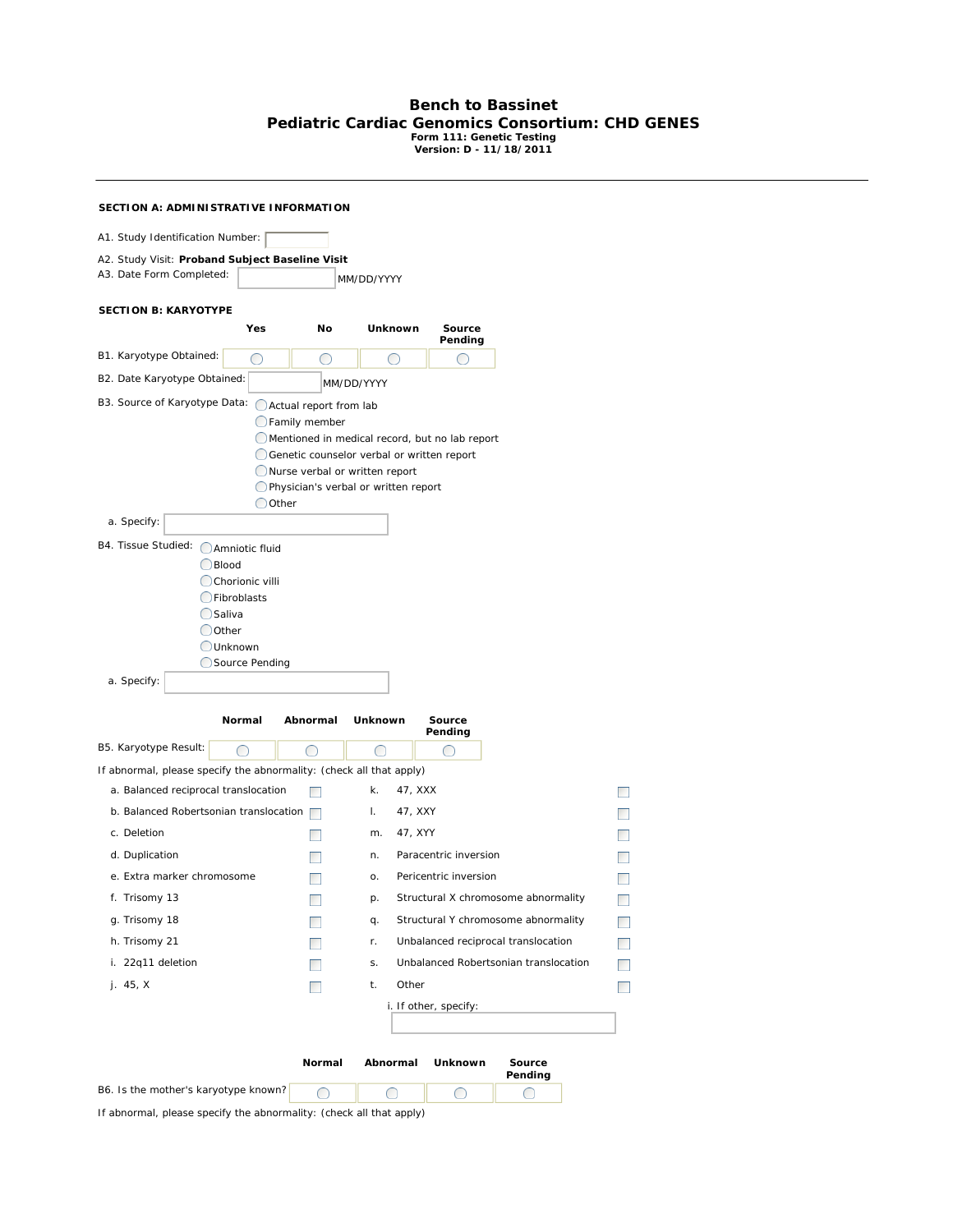| a. Balanced reciprocal translocation   | $\mathsf k$ . | 47. XXX                               |  |
|----------------------------------------|---------------|---------------------------------------|--|
| b. Balanced Robertsonian translocation | L.            | Paracentric inversion                 |  |
| c. Deletion                            | m.            | Pericentric inversion                 |  |
| d. Duplication                         | n.            | Structural X chromosome abnormality   |  |
| e. Extra marker chromosome             | 0.            | Structural Y chromosome abnormality   |  |
| f. Trisomy 13                          | p.            | Unbalanced reciprocal translocation   |  |
| g. Trisomy 18                          | q.            | Unbalanced Robertsonian translocation |  |
| h. Trisomy 21                          | r.            | Other                                 |  |
| i. 22q11 deletion                      |               | i. If other, specify:                 |  |
| i. $45, X$                             |               |                                       |  |

|                                                                     | Normal | Abnormal | Unknown               | Source<br>Pending                     |  |
|---------------------------------------------------------------------|--------|----------|-----------------------|---------------------------------------|--|
| B7. Is the father's karyotype known?                                |        |          |                       |                                       |  |
| If abnormal, please specify the abnormality: (check all that apply) |        |          |                       |                                       |  |
| a. Balanced reciprocal translocation                                |        | k.       | 47, XXY               |                                       |  |
| b. Balanced Robertsonian translocation                              |        | I.       | 47, XYY               |                                       |  |
| c. Deletion                                                         |        | m.       | Paracentric inversion |                                       |  |
| d. Duplication                                                      |        | n.       | Pericentric inversion |                                       |  |
| e. Extra marker chromosome                                          |        | 0.       |                       | Structural X chromosome abnormality   |  |
| f. Trisomy 13                                                       |        | p.       |                       | Structural Y chromosome abnormality   |  |
| g. Trisomy 18                                                       |        | q.       |                       | Unbalanced reciprocal translocation   |  |
| h. Trisomy 21                                                       |        | r.       |                       | Unbalanced Robertsonian translocation |  |
| i. 22q11 deletion                                                   |        | S.       | Other                 |                                       |  |
| i.45. X                                                             |        |          | i. If other, specify: |                                       |  |
|                                                                     |        |          |                       |                                       |  |

## **SECTION C: KARYOTYPE FORMULA**

|                      | Yes                                        | No             | <b>Unknown</b>                                | Source<br>Pending |
|----------------------|--------------------------------------------|----------------|-----------------------------------------------|-------------------|
| C1. Mosaic:          | $^{\circ}$                                 | ◯              | ◯                                             |                   |
| Cell Line 1          |                                            |                |                                               |                   |
|                      | C2. Number of chromosomes:                 |                |                                               |                   |
| C3. Sex chromosomes: |                                            | XX             |                                               |                   |
|                      |                                            | XY             |                                               |                   |
|                      |                                            | $\Box$         |                                               |                   |
|                      |                                            | $\Box$ XXY     |                                               |                   |
|                      |                                            | <b>XXX</b>     |                                               |                   |
|                      |                                            | Unknown        |                                               |                   |
|                      |                                            | Source Pending |                                               |                   |
|                      | C4. Abnormal chromosome:                   |                |                                               |                   |
| a. Band 1:           |                                            |                |                                               |                   |
| $b.$ Band $2:$       |                                            |                |                                               |                   |
| c. Band 3:           |                                            |                |                                               |                   |
|                      | Cell Line 2 (if applicable)                |                |                                               |                   |
|                      |                                            |                | Yes                                           | No                |
|                      | C5. Do you have data on another cell line? |                | $\left( \begin{array}{c} \end{array} \right)$ | ◯                 |
|                      |                                            |                |                                               |                   |
|                      | C6. Number of chromosomes:                 |                |                                               |                   |
| C7. Sex chromosomes: |                                            | XX             |                                               |                   |
|                      |                                            | XY             |                                               |                   |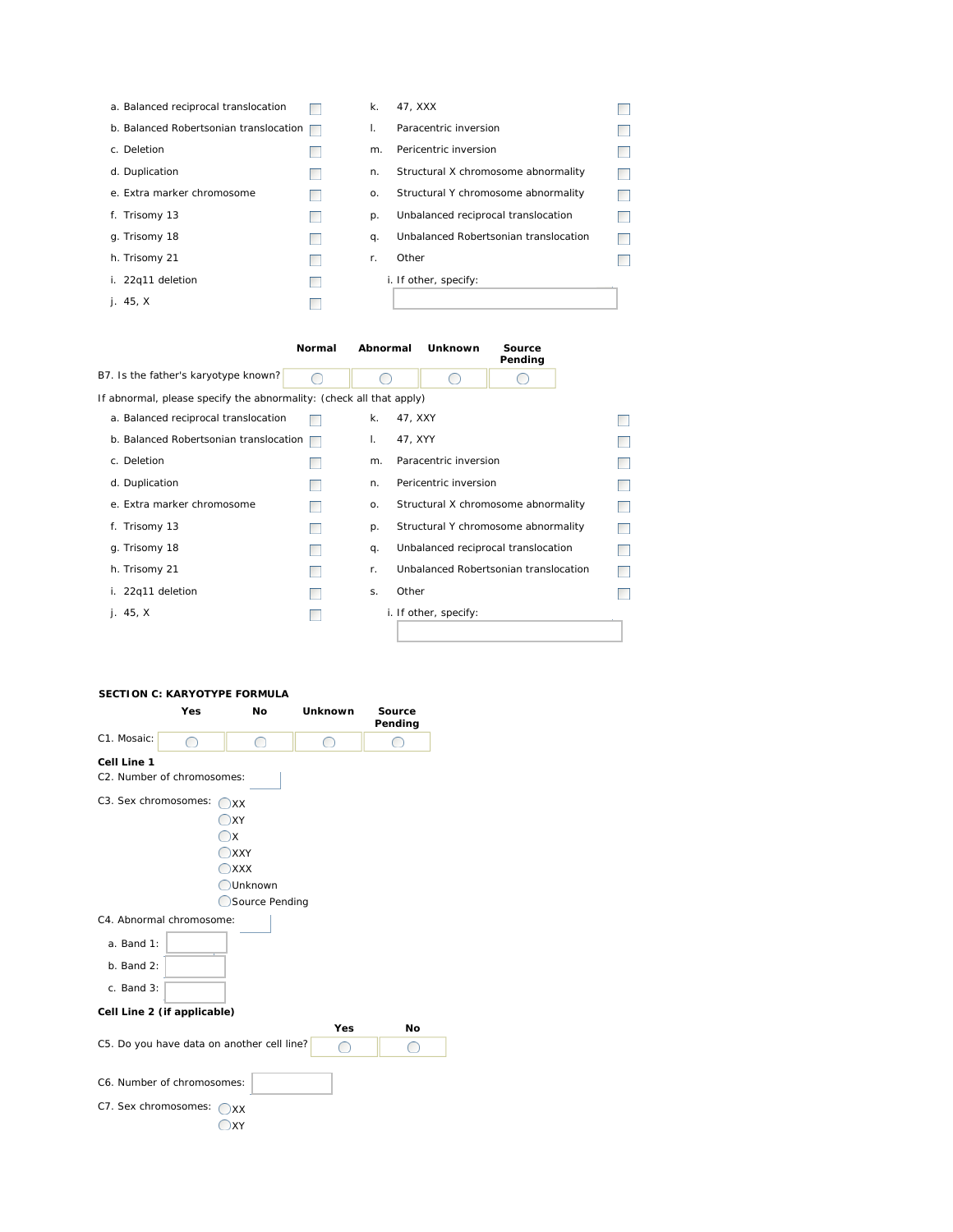|                                               | Ox<br><b>XXY</b>             |                   |            |            |                   |
|-----------------------------------------------|------------------------------|-------------------|------------|------------|-------------------|
|                                               | $\bigcirc$ xxx               |                   |            |            |                   |
|                                               | Unknown                      |                   |            |            |                   |
|                                               | Source Pending               |                   |            |            |                   |
| C8. Abnormal chromosome:                      |                              |                   |            |            |                   |
| a. Band 1:                                    |                              |                   |            |            |                   |
| $b.$ Band $2:$                                |                              |                   |            |            |                   |
|                                               |                              |                   |            |            |                   |
| c. Band 3:                                    |                              |                   |            |            |                   |
| Cell Line 3 (if applicable)                   |                              |                   |            |            |                   |
|                                               |                              | Yes               |            | No         |                   |
| C9. Do you have data on another cell line?    |                              | $\bigcirc$        |            | $\bigcirc$ |                   |
| C10. Number of chromosomes:                   |                              |                   |            |            |                   |
| C11. Sex chromosomes:                         | $O$ XX                       |                   |            |            |                   |
|                                               | $\Box$ XY                    |                   |            |            |                   |
|                                               | $\Box$ x                     |                   |            |            |                   |
|                                               | $J$ XXY                      |                   |            |            |                   |
|                                               | <b>XXX</b>                   |                   |            |            |                   |
|                                               |                              | Unknown           |            |            |                   |
|                                               |                              | Source Pending    |            |            |                   |
| C12. Abnormal chromosome:                     |                              |                   |            |            |                   |
| $a.$ Band 1:                                  |                              |                   |            |            |                   |
| $b.$ Band $2:$                                |                              |                   |            |            |                   |
| c. Band 3:                                    |                              |                   |            |            |                   |
|                                               |                              |                   |            |            |                   |
| C13. Karyotype Formula:                       |                              |                   |            |            |                   |
|                                               |                              |                   |            |            |                   |
|                                               |                              |                   |            |            |                   |
| <b>SECTION D: MICROARRAY TESTING</b>          |                              |                   |            |            |                   |
|                                               |                              | Yes               | No         | Unknown    | Source<br>Pending |
| D1. Microarray Testing Performed:             |                              | ◯                 | $\bigcirc$ |            |                   |
|                                               |                              |                   |            |            |                   |
| D2. Date test performed:                      |                              | <i>MM/DD/YYYY</i> |            |            |                   |
| D3. Microarray Type: OOIigonucleotide by aCGH |                              |                   |            |            |                   |
|                                               | <b>OSNP</b>                  |                   |            |            |                   |
|                                               | ◯Targeted BAC                |                   |            |            |                   |
|                                               | Whole genomic BAC            |                   |            |            |                   |
|                                               | Unknown                      |                   |            |            |                   |
|                                               | Source Pending               |                   |            |            |                   |
| D4. Microarray Source: OAffymetrix            |                              |                   |            |            |                   |
|                                               | <b>O</b> Agilent<br>Illumina |                   |            |            |                   |
|                                               | Nimblegen                    |                   |            |            |                   |
|                                               | Oother                       |                   |            |            |                   |
|                                               | Unknown                      |                   |            |            |                   |
| a. Specify:                                   |                              |                   |            |            |                   |
|                                               |                              |                   |            |            |                   |
| D5. Tissue Studied: Amniotic fluid            | Blood                        |                   |            |            |                   |
|                                               | Chorionic villi              |                   |            |            |                   |
|                                               | Fibroblasts                  |                   |            |            |                   |
|                                               | Saliva                       |                   |            |            |                   |
|                                               | Other                        |                   |            |            |                   |
|                                               | Unknown                      |                   |            |            |                   |
|                                               | Source Pending               |                   |            |            |                   |
| a. Specify:                                   |                              |                   |            |            |                   |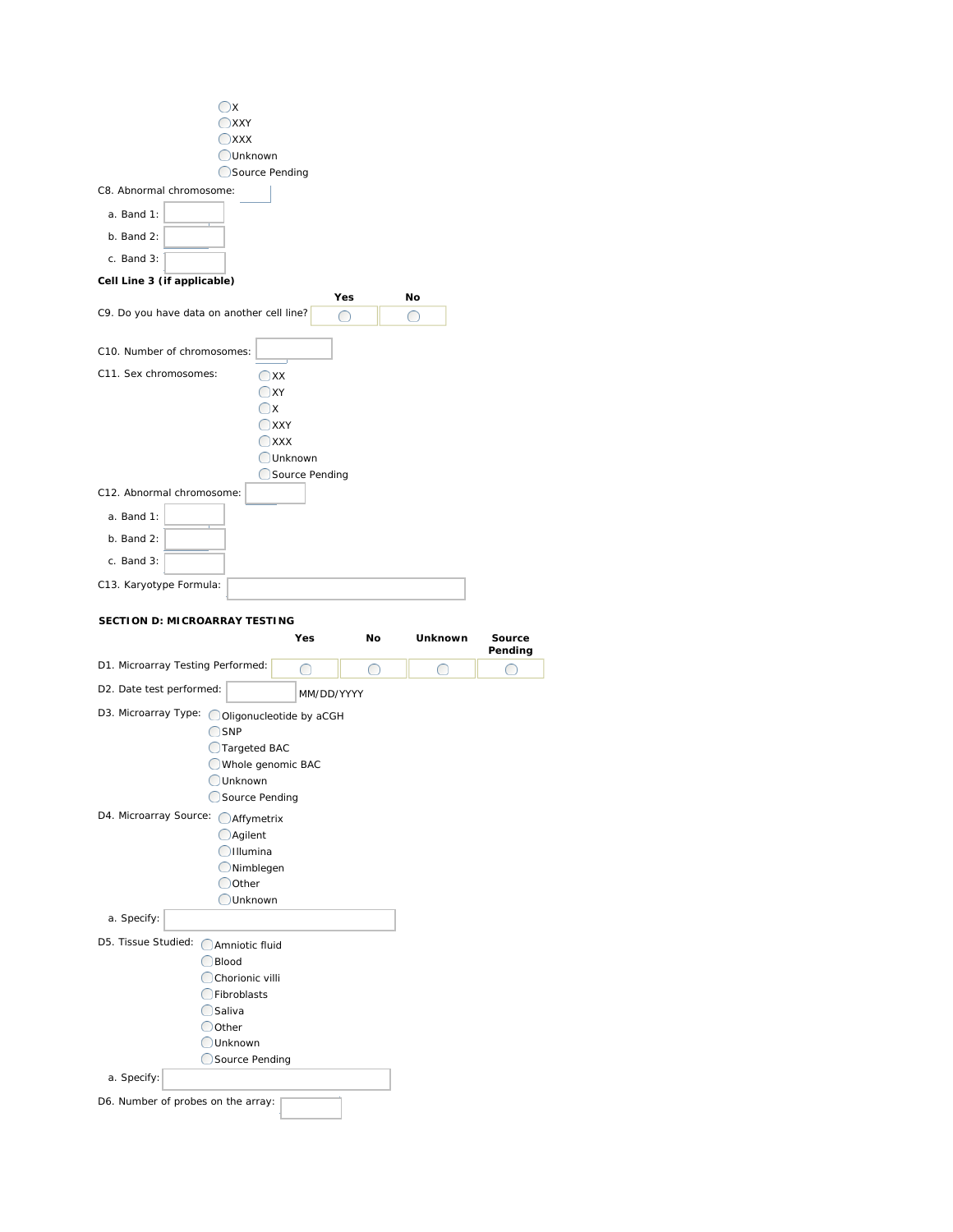## **SECTION E: MICROARRAY RESULTS**

| E1. Variant present?<br>E2. Type of Variant: ◯ Deletion                                                                                                   | No<br>Yes                                                                                                                                                                               | Unknown                                                                                       | Source<br>Pending |                                                               |                                                                                                              |
|-----------------------------------------------------------------------------------------------------------------------------------------------------------|-----------------------------------------------------------------------------------------------------------------------------------------------------------------------------------------|-----------------------------------------------------------------------------------------------|-------------------|---------------------------------------------------------------|--------------------------------------------------------------------------------------------------------------|
|                                                                                                                                                           | ◯<br>O                                                                                                                                                                                  | ○                                                                                             | $\bigcirc$        |                                                               |                                                                                                              |
| E3. Chromosome:<br>E4. Starting band:<br>E5. Ending band:<br>E6. Starting base pair:<br>E7. Ending base pair:<br>E8. Size (in kb):<br>E9. Genome version: | <b>ODuplication</b><br>Run of homozygosity<br><b>OUnknown</b><br>Source Pending                                                                                                         |                                                                                               |                   |                                                               |                                                                                                              |
| E10. Type of microarray testing:                                                                                                                          |                                                                                                                                                                                         | Oligonucleotide by aCGH                                                                       |                   |                                                               |                                                                                                              |
| E11. Confirmatory testing performed:                                                                                                                      | $O$ FISH<br>$\bigcirc$ qPCR<br>Sequencing<br>Oother<br><b>OUnknown</b>                                                                                                                  | <b>Targeted BAC</b><br>Whole genomic BAC<br>CFISH and qPCR<br>Not Performed<br>Source Pending |                   |                                                               |                                                                                                              |
| a. Specify:                                                                                                                                               |                                                                                                                                                                                         |                                                                                               |                   |                                                               |                                                                                                              |
| E12. Variant Confirmed: ○ Yes                                                                                                                             | <b>OMosaic</b><br>$Q$ Partially<br>$\bigcirc$ No<br>Unknown<br>Source Pending                                                                                                           | <b>Yes</b>                                                                                    | No                | Unknown                                                       | Source                                                                                                       |
|                                                                                                                                                           |                                                                                                                                                                                         |                                                                                               |                   |                                                               | Pending                                                                                                      |
|                                                                                                                                                           | E13. Was the mother tested for this abnormality?                                                                                                                                        | O                                                                                             | $\bigcirc$        | ◯                                                             | O                                                                                                            |
| a. Was the abnormality present?                                                                                                                           | E14. Was the father tested for this abnormality?                                                                                                                                        |                                                                                               |                   |                                                               |                                                                                                              |
| a. Was the abnormality present?                                                                                                                           |                                                                                                                                                                                         | ∩                                                                                             | ∩                 | ∩                                                             |                                                                                                              |
|                                                                                                                                                           |                                                                                                                                                                                         | O                                                                                             | O                 | $^{\rm (+)}$                                                  |                                                                                                              |
| E15. Final Interpretation: ONormal                                                                                                                        | $\bigcirc$ De novo loss (other than 22q11 deletion) $\bigcirc$ Inherited Gain, maternal mosaic<br>$\bigcirc$ De novo gain<br>Gain, unknown if inherited<br>Loss, unknown if inherited   |                                                                                               |                   | 22q11 deletion, de novo<br>22q11 deletion, inherited paternal | Inherited Gain, paternal non-mosaic<br>Inherited Gain, paternal mosaic<br>22q11 deletion, inherited maternal |
|                                                                                                                                                           | Inherited Loss, maternal non-mosaic<br>Inherited Loss, paternal non-mosaic<br>Inherited Loss, maternal mosaic<br>Inherited Loss, paternal mosaic<br>Inherited Gain, maternal non-mosaic |                                                                                               | Oother            | <b>OUnknown</b><br>Source Pending                             | 22q11 deletion, unknown if inherited                                                                         |
|                                                                                                                                                           |                                                                                                                                                                                         |                                                                                               |                   |                                                               |                                                                                                              |

**Yes No Unknown Source**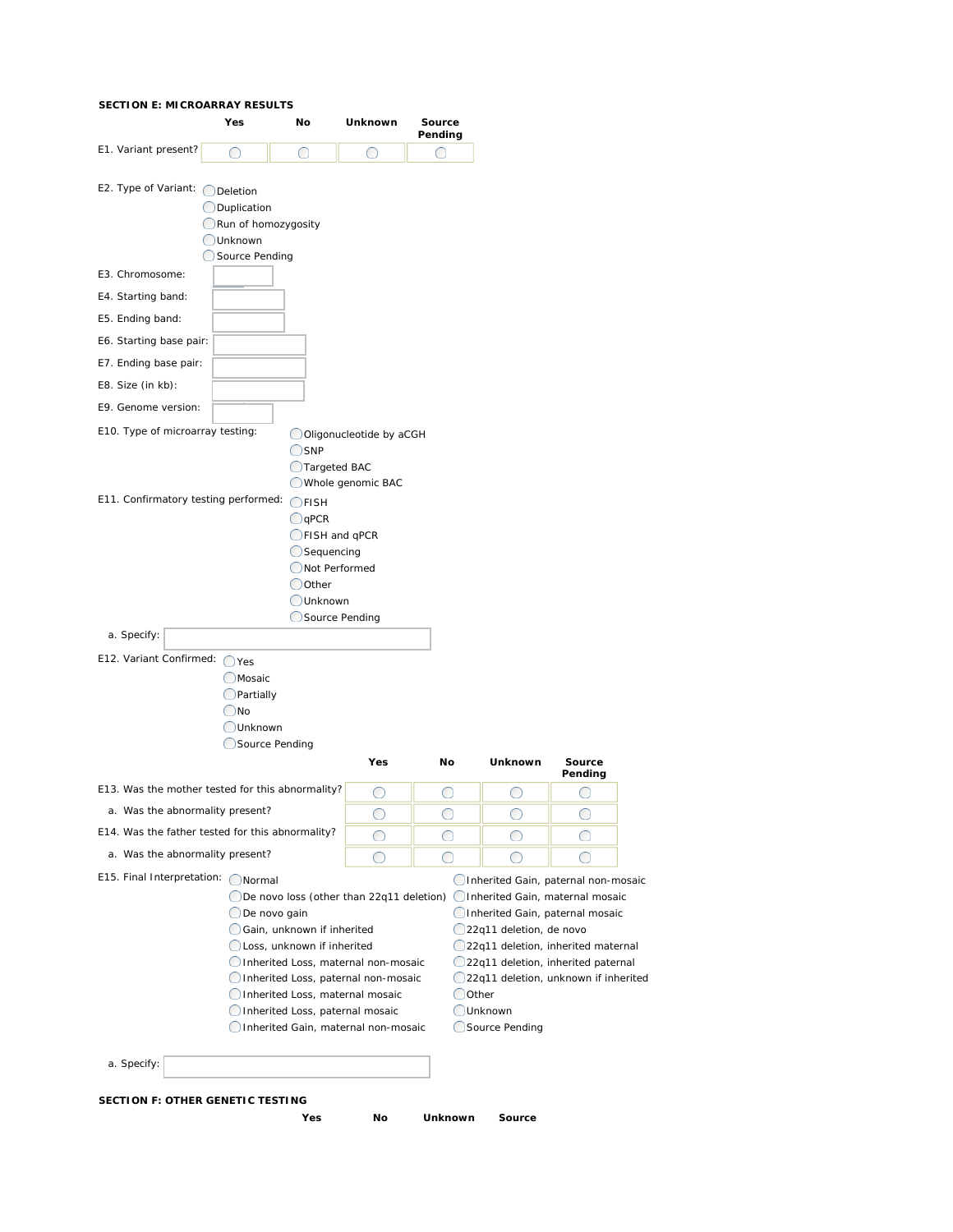|                                                                                                                                                                                                                               |                          |                                                                                    |                | Pending           |                   |
|-------------------------------------------------------------------------------------------------------------------------------------------------------------------------------------------------------------------------------|--------------------------|------------------------------------------------------------------------------------|----------------|-------------------|-------------------|
| F1. Was other genetic testing done?                                                                                                                                                                                           | ◯                        | ◯                                                                                  | ◯              | 0                 |                   |
| <b>SECTION G: FISH</b>                                                                                                                                                                                                        |                          |                                                                                    |                |                   |                   |
| Yes                                                                                                                                                                                                                           | No                       | <b>Unknown</b>                                                                     | Source         |                   |                   |
|                                                                                                                                                                                                                               |                          |                                                                                    | Pending        |                   |                   |
| G1. FISH Analysis:<br>◯                                                                                                                                                                                                       | ◯                        | ◯                                                                                  | ◯              |                   |                   |
| G2. Probes Analyzed: (<br>Alagille<br>Alpha-satellite<br>Angelman<br><b>O</b> Prader-Willi<br>Smith-Magenis<br>a. Specify:<br>G3. FISH Results: ONormal<br><b>O</b> Deletion<br><b>ODuplication</b><br><b>O</b> Translocation | Chromosome paints OOther | Subtelomeric<br><b>OWilliams</b><br>$Q$ 22q11<br><b>OUnknown</b><br>Source Pending |                |                   |                   |
| <b>OUnknown</b>                                                                                                                                                                                                               |                          |                                                                                    |                |                   |                   |
| Source Pending<br>a. Specify:                                                                                                                                                                                                 |                          |                                                                                    |                |                   |                   |
|                                                                                                                                                                                                                               |                          | Yes                                                                                | No             | Unknown           | Source<br>Pending |
| G4. Was the mother tested for this abnormality?                                                                                                                                                                               |                          | O                                                                                  | O              | O                 | O                 |
| a. Was the abnormality present?                                                                                                                                                                                               |                          | O                                                                                  | O              | O                 | O                 |
| G5. Was the father tested for this abnormality?                                                                                                                                                                               |                          | O                                                                                  | O              | O                 | O                 |
| a. Was the abnormality present?                                                                                                                                                                                               |                          | ◯                                                                                  | ◯              | ∩                 | ◯                 |
|                                                                                                                                                                                                                               |                          |                                                                                    |                |                   |                   |
| SECTION H: TARGETED COPY NUMBER TESTING                                                                                                                                                                                       |                          |                                                                                    |                |                   |                   |
|                                                                                                                                                                                                                               | Yes                      | No                                                                                 | <b>Unknown</b> | Source<br>Pending |                   |
| H1. Targeted Copy Number Testing:                                                                                                                                                                                             | ◯                        | ◯                                                                                  | ∩              |                   |                   |
| H2. Type of Test: CExon array<br>OMLPA<br>$\bigcirc$ qPCR<br>$\bigcirc$ Other<br>Unknown<br>Source Pending<br>a. Specify:                                                                                                     |                          |                                                                                    |                |                   |                   |
|                                                                                                                                                                                                                               | Yes                      | No                                                                                 | Unknown        | Source<br>Pending |                   |
| H3. Copy Number Variant Identified?                                                                                                                                                                                           | O                        | O                                                                                  | ◯              | $\bigcirc$        |                   |
| H4. Type of Variant: O Deletion<br>Duplication<br><b>Unknown</b><br>Source Pending<br>H5. Specify gene(s) and/or chromosome locus:                                                                                            |                          |                                                                                    |                |                   |                   |
|                                                                                                                                                                                                                               |                          | Yes                                                                                | No             | Unknown           | Source            |
|                                                                                                                                                                                                                               |                          |                                                                                    |                |                   | Pending           |
| H6. Was the mother tested for this abnormality?                                                                                                                                                                               |                          | O                                                                                  | $\bigcirc$     | O                 | O                 |
| a. Was the abnormality present?                                                                                                                                                                                               |                          | O                                                                                  | $\bigcirc$     | O                 | O                 |
| H7. Was the father tested for this abnormality?                                                                                                                                                                               |                          | O                                                                                  | O              | O                 | O                 |
| a. Was the abnormality present?                                                                                                                                                                                               |                          | $\bigcirc$                                                                         | ◯              | ◯                 | ∩                 |

## **SECTION I: MUTATION TESTING**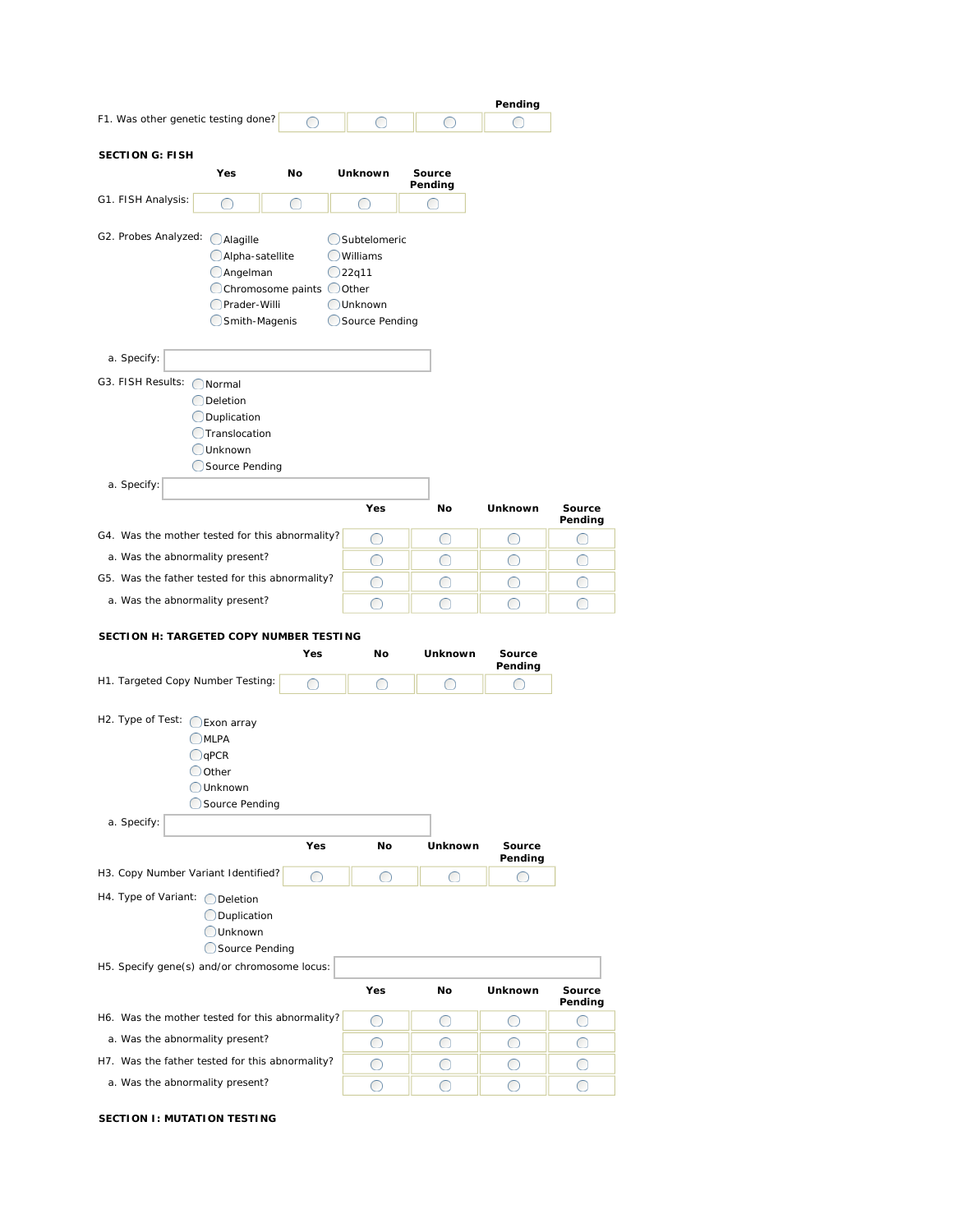|                                                    | Yes                      | No                                             | Unknown                         | Source<br>Pending |                |              |
|----------------------------------------------------|--------------------------|------------------------------------------------|---------------------------------|-------------------|----------------|--------------|
| 11. Mutation Testing:                              | O                        | ◯                                              | ◯                               | ◯                 |                |              |
| 12. Date of test:                                  |                          | MM/DD/YYYY                                     |                                 |                   |                |              |
| 13. Source of information: OActual report from lab |                          |                                                |                                 |                   |                |              |
|                                                    |                          | <b>C</b> Family member                         |                                 |                   |                |              |
|                                                    |                          | Mentioned in medical record, but no lab report |                                 |                   |                |              |
|                                                    |                          | Genetic counselor verbal or written report     |                                 |                   |                |              |
|                                                    |                          | Nurse verbal or written report                 |                                 |                   |                |              |
|                                                    | Oother                   | Physician's verbal or written report           |                                 |                   |                |              |
| a. Specify:                                        |                          |                                                |                                 |                   |                |              |
|                                                    |                          |                                                |                                 |                   |                |              |
| 14. Gene analyzed: BRAF                            |                          |                                                |                                 |                   |                |              |
|                                                    | $\bigcirc$ CHD7          | OKX2.5<br>ONRAS                                |                                 |                   |                |              |
|                                                    | $\bigcirc$ ELN           | OPTPN11                                        |                                 |                   |                |              |
|                                                    | $\bigcirc$ EVC           | ORAF1                                          |                                 |                   |                |              |
|                                                    | $C$ EVC2                 | $O$ SHOC2                                      |                                 |                   |                |              |
|                                                    | OHRAS                    | $\bigcirc$ sos1                                |                                 |                   |                |              |
|                                                    | $Q$ JAG1                 | $\bigcirc$ TBX5                                |                                 |                   |                |              |
|                                                    | <b>OKRAS</b>             | OZIC3                                          |                                 |                   |                |              |
|                                                    | $\bigcirc$ MEK1          | ◯ Other                                        | Unknown                         |                   |                |              |
|                                                    | $\bigcirc$ MEK2<br>OMID1 |                                                | Source Pending                  |                   |                |              |
|                                                    |                          |                                                |                                 |                   |                |              |
|                                                    |                          |                                                |                                 |                   |                |              |
| a. Specify:                                        |                          |                                                |                                 |                   |                |              |
|                                                    |                          |                                                |                                 |                   |                |              |
|                                                    | Yes                      | No                                             | Unknown                         | Source<br>Pending |                |              |
| 15. Variant found?                                 | ◯                        | O                                              | $\bigcirc$                      | 0                 |                |              |
| a. Is this a pathogenic mutation or                |                          |                                                | Pathogenic mutation             |                   |                |              |
| a variant of unknown significance?                 |                          |                                                | Variant of unknown significance |                   |                |              |
|                                                    |                          | Unknown                                        |                                 |                   |                |              |
|                                                    |                          |                                                | Source Pending                  |                   |                |              |
| b. What kind of variant is it? O Deletion          |                          |                                                |                                 |                   |                |              |
|                                                    |                          | <b>O</b> Insertion                             |                                 |                   |                |              |
|                                                    |                          | <b>OMissense</b>                               |                                 |                   |                |              |
|                                                    |                          | <b>ONonsense</b>                               |                                 |                   |                |              |
|                                                    |                          | Silent substitution<br><b>Unknown</b>          |                                 |                   |                |              |
|                                                    |                          | Source Pending                                 |                                 |                   |                |              |
|                                                    |                          |                                                |                                 |                   |                |              |
| c. Zygosity: Hemizygous                            | Heterozygous             |                                                |                                 |                   |                |              |
|                                                    | <b>CHomozygous</b>       |                                                |                                 |                   |                |              |
| <b>OUnknown</b>                                    |                          |                                                |                                 |                   |                |              |
|                                                    | Source Pending           |                                                |                                 |                   |                |              |
| d. Specify Amino Acid change:                      |                          |                                                |                                 |                   |                |              |
|                                                    |                          |                                                | Yes                             | No                | <b>Unknown</b> | Source       |
| е.                                                 |                          | Was the mother tested for this abnormality?    | O                               | O                 | O              | Pending<br>O |
| i. Was the abnormality present?                    |                          |                                                | O                               | O                 | O              | O            |
| f.                                                 |                          | Was the father tested for this abnormality?    | O                               | O                 | O              | ◯            |
| i. Was the abnormality present?                    |                          |                                                | O                               | O                 | O              | ◯            |

|                        | Yes | Nο | Unknown | Source<br>Pending |
|------------------------|-----|----|---------|-------------------|
| J1. Other test method: |     |    |         |                   |